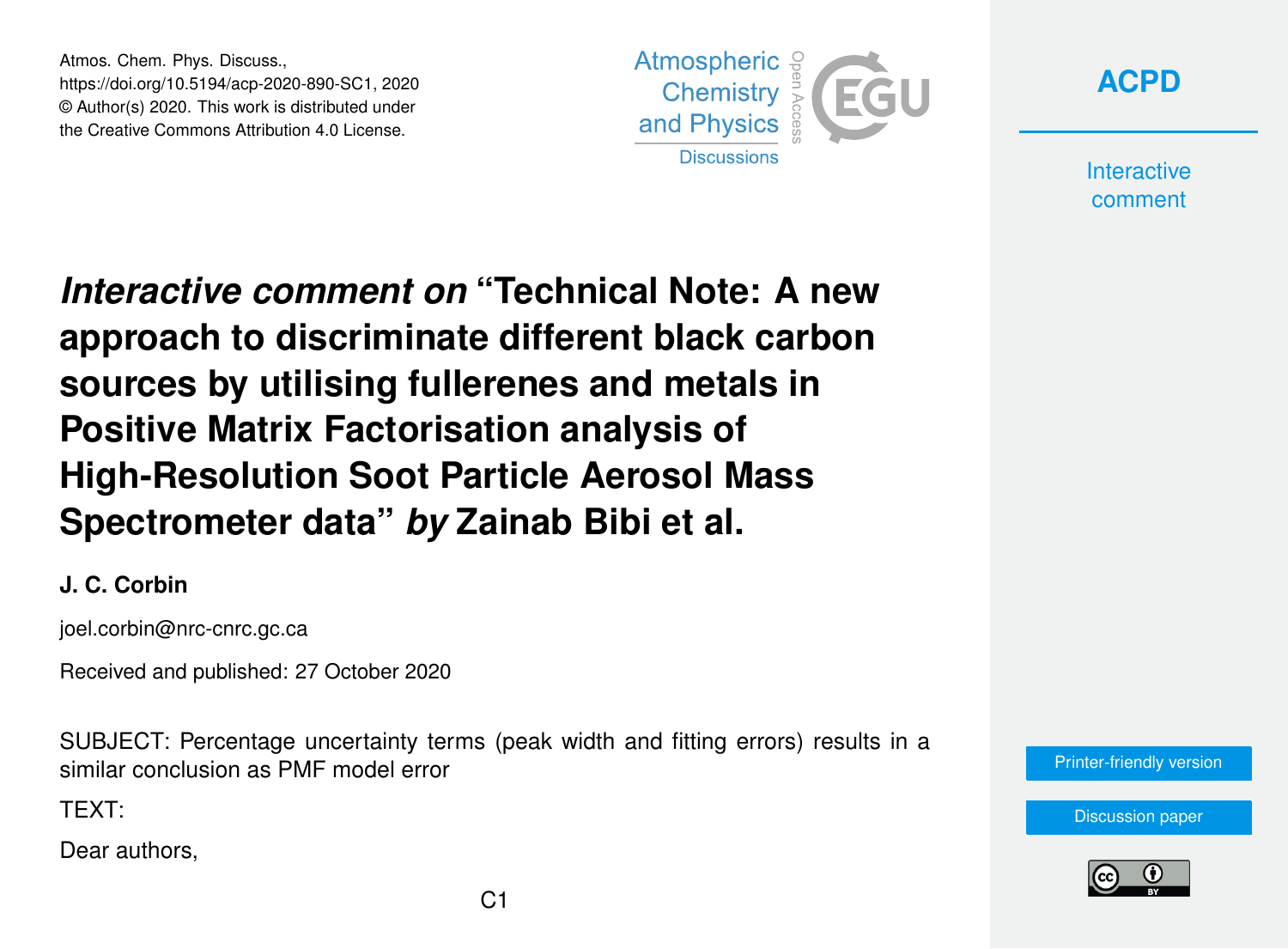It is very interesting to see these fullerene and metal ions included in SP-AMS–PMF. I would like to make two comments.

The first comment is trivial. Figure 4 uses a confusing mixture of terminology and units. Absorption measurements are reported as both BC [ $\mu$ g m<sup>-3</sup>] and BrC [/Mm]. I would suggest following the recommendations of Petzold et al. 2013 and renaming BC as eBC, for both AE31 and MAAP, and specifying in the figure legend the measurement wavelength and assumed MAC. Also, the reason that the two eBC instruments are plotted on separate axes could be noted in the legend.

The second comment is to recommend an improvement to the authors' SP-AMS error model based on Corbin et al. 2015a ("C2015") instead of using PMF's "model error" to address SNR issues. I am sure that the authors will already understand my suggestion from this brief statement. However, I would like to take the opportunity of writing this Interactive Comment to summarize C2015's message in simple practical terms:

Currently, the large dynamic range of signals in this data set led the authors to use a PMF "model error" of 0.05 or 0.10. This is illustrated by the signal to noise ratios (SNRs) in Figures S3b, S4b, S5b, which showed extremely high values for some ions. Specifically, the SNR for ions such as C3H8O was about 1000, whereas the SNR for fullerene ions was about 10 (too small to read from Figure S3b). This is a perfect example of the problems described in C2015, and arises when only Poisson counting errors are taken into account. In real-world instruments, Poisson-only error models will almost always overestimate the SNR of large signals, and this problem can be overcome with the inclusion of a percentage error term (Rocke and Lorenzato, 1995). The effect of this percentage error term is easy to understand if the SNR is converted to a percentage. SNRs of 1000 and 10 become percentages of 0.1% and 10%, respectively. Normally, repeated measurements vary by much more than 0.1%, which implies that the SNR of 1000 is an overestimate.

The PMF "model error" of 0.05 or 0.10 acts like a percentage error term (of 5% or

## **[ACPD](https://acp.copernicus.org/preprints/)**

**Interactive** comment

[Printer-friendly version](https://acp.copernicus.org/preprints/acp-2020-890/acp-2020-890-SC1-print.pdf)

[Discussion paper](https://acp.copernicus.org/preprints/acp-2020-890)

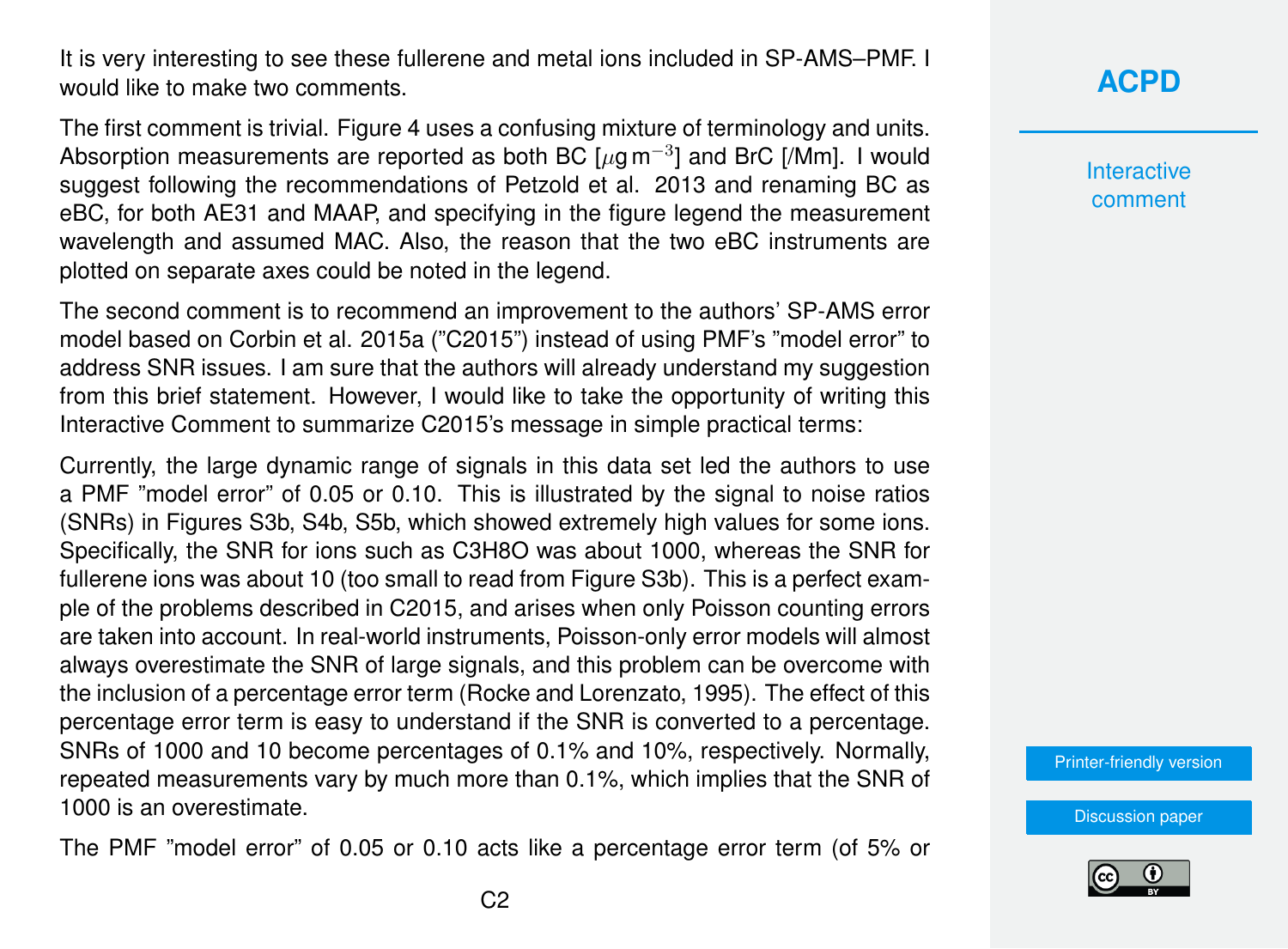10% respectively). However, it has no physical basis, beyond implying that the bilinear PMF model does not represent the data accurately. In contrast, including the missing proportional error terms in the SP-AMS uncertainty model would result in nearly the same numerical outcome, but without implying a problem in the actual factorization stage or requiring a subjective decision on how much error to include. Thus, including of peak width and peak fitting errors in AMS-PMF reduces uncertainty in the final result.

Although C2015 discussed a complex Monte Carlo approach to peak-fitting errors, two of the conclusions of that work could be applied here very easily. One is that isolated peaks (no overlap) will always have a couple of percentage uncertainty due to random noise in the  $m/z$  calibration (Figure 8 in C2015 implies about 2% or 3%). The other has nothing to do with peak fitting, and only regards peak integration. During peak integration (Eq. 4 in C2015), the peak width  $w$  is predicted from an empirical fit to the data (often a linear fit, see Section 2.2 in C2015 and the SI of Corbin et al. 2015b). This prediction of w has an associated proportional uncertainty  $\sigma_w/w$ . In the C2015 data set  $\sigma_w/w$  was 2.5%. This 2.5% may be treated as independent of the earlier 2% or 3% uncertainty in the height of isolated peaks, so the two can be summed in quadrature. So, the total percentage uncertainty (Eq. 6 in C2015) for isolated peaks can be about 5%. This 5% is conceptually equivalent to 0.05 model error. This 5% is likely may be an underestimate for the present study, where the authors have investigated peaks at very high  $m/z$  that were not addressed in C2015. (The authors might add a comment on the calibration of these peaks.)

There is only a minor technical difference between model error and total percentage uncertainty: the PMF Evaluation Tool [PET] does the sum linearly instead of quadratically.

In summary: one can expect a few percent of isolated-peak uncertainty in all cases (due to variability in m/z calibration) and another few percent of peak-integration uncertainty  $(\sigma_w/w)$ . The latter can be estimated from the peak-width calibration stage in PIKA (by repeating the peak width fit manually, as detailed in Corbin et al. 2015b). This

## **[ACPD](https://acp.copernicus.org/preprints/)**

Interactive comment

[Printer-friendly version](https://acp.copernicus.org/preprints/acp-2020-890/acp-2020-890-SC1-print.pdf)

[Discussion paper](https://acp.copernicus.org/preprints/acp-2020-890)